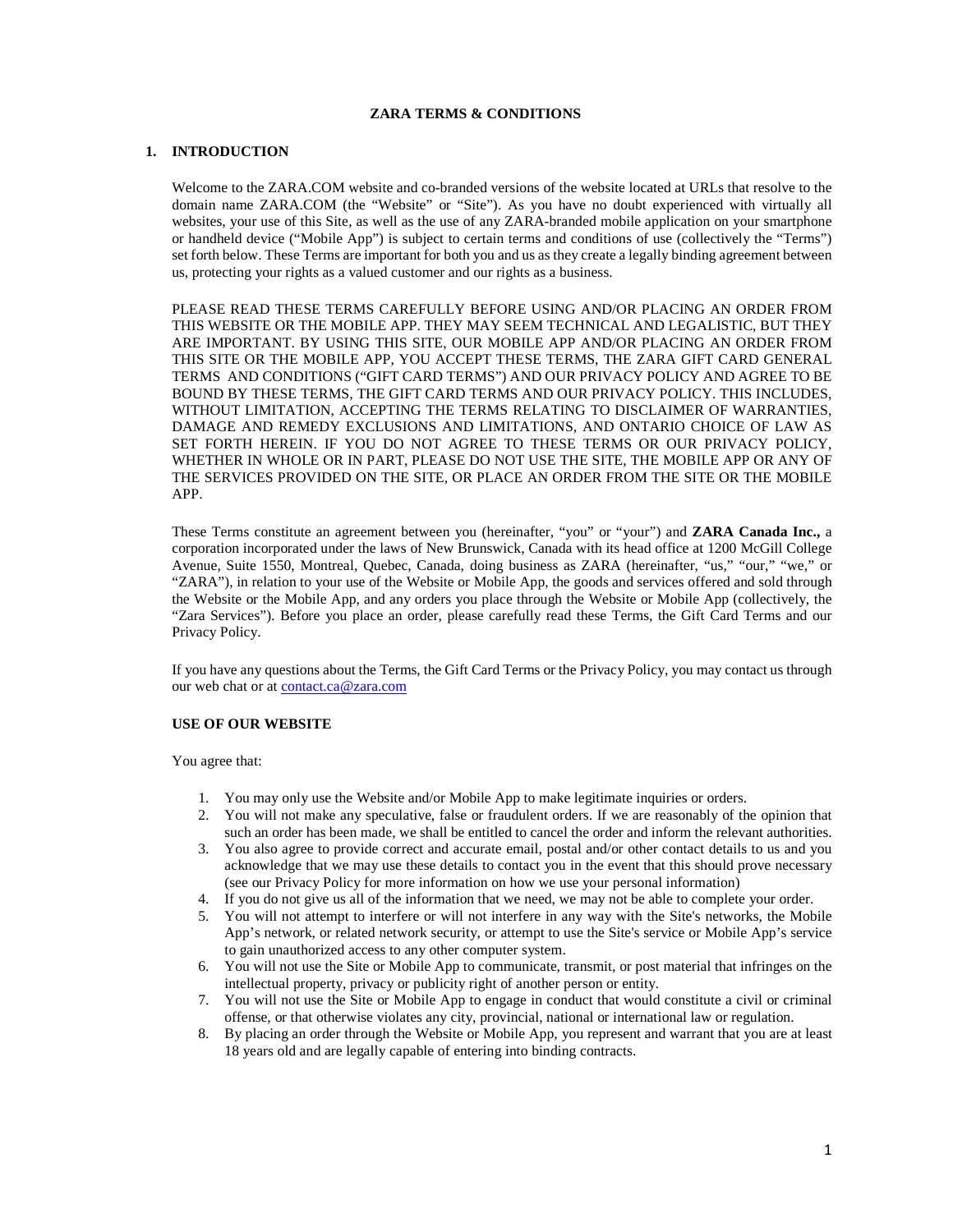We may impose rules for, and limits on, use of the Site or Mobile App, or restrict your access to the Site or Mobile App, in whole or in part. We have the right to change these rules and/or limitations at any time, in our sole and absolute discretion.

## **2. PLACING AN ORDER**

No contract ("Contract") in respect of the purchase of a product offered on the Site or Mobile App shall exist between you and us until your order has been accepted by us and we send you the Shipment Confirmation (defined below). If we do not accept your order and funds have already been deducted from your account, the funds will be fully refunded.

To place an order, you will be required to follow the shopping process online and press the "Finalize Order" button to submit the order. After this, you will receive an email from us acknowledging that we have received your order (the "Order Confirmation"). Your order constitutes your offer to us to buy one or more products from us for personal use and not for resale purposes. Please note that this does not mean that your order has been accepted. Your order constitutes your offer to us to buy one or more products from us. All orders are subject to acceptance by us, and we will confirm such acceptance to you by sending you an email that confirms that the product has been dispatched or, if you selected the Pick-up In Store option (where available), by sending you an email and/or text message (if you so authorize at the time of purchase) that the product is available for in store pick-up at the store you designated during the checkout process (collectively the "Shipment Confirmation"). We will not be bound to supply any other products which may have been part of your order until the dispatch of such products has been confirmed in a separate Shipment Confirmation.

You acknowledge and agree that we do not make any warranty or guarantee regarding when product(s) will be available for pick-up through the Pick-up In Store option.

For all purchases made through the Site or Mobile App, you acknowledge and agree that your purchase receipt will be provided electronically only; paper copies of receipts will not be provided.

## **3. AVAILABILITY OF PRODUCTS**

All orders for products are subject to availability and in this regard, in the event of supply difficulties or because products are no longer in stock, we reserve the right to give you information about substitute products of an equal or higher quality and value which you can order. If you do not wish to order such substitute products, we will refund any monies that you might have paid in respect thereof.

## **4. REFUSAL OF ORDER/MODIFICATIONS TO WEBSITE**

We reserve the right to withdraw any product from the Website or Mobile App at any time and/or remove or edit any materials or content on the Website or Mobile App at any time. While we will make reasonable efforts to process all orders, there may be exceptional circumstances that may require us to refuse to process an order after we have sent you an Order Confirmation; and we reserve the right to refuse to process an order at any time, at our sole discretion.

We will not be liable to you or any other third party by reason of our withdrawing any product from the Website or Mobile App, whether it has been sold or not, removing or editing any materials or content on the Website or Mobile App or for refusing to process or accept and order after we have sent you the Order Confirmation. In addition, we may also terminate, change, suspend or discontinue any aspect of the Site or Mobile App.

## **5. DELIVERY**

Products offered through this Website and/or Mobile App are only available for delivery to addresses in Canada. At this time, we are unable to deliver to PO boxes as well as freight companies.

Subject to the provisions of Section 4 above and unless there are any exceptional circumstances, we will endeavor to fulfill your order for product(s) listed in the Shipment Confirmation by the delivery date set out in the Shipment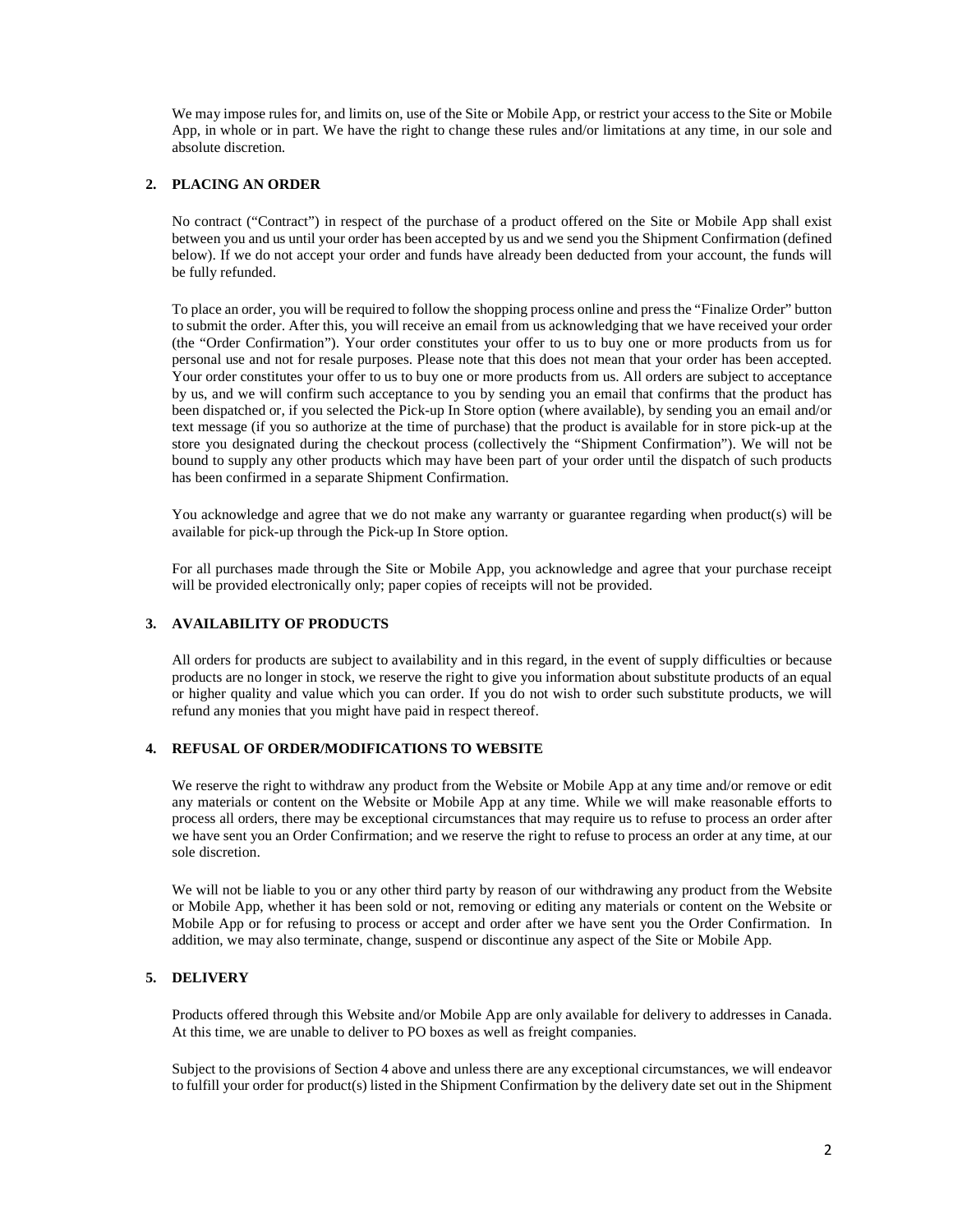Confirmation or, if no estimated delivery date is specified, within fifteen (15) working days of the date of the Shipment Confirmation. Customized or special items may take longer.

If, for any reason whatsoever, we cannot meet the delivery date set forth in the Shipment Confirmation, you will be informed thereof and offered a choice of either continuing with the purchase by setting an extended delivery time or cancelling the order with a full refund of the price paid. Please note that we do not deliver on Saturdays and Sundays. How soon you receive the product(s) depends on the shipping method you have chosen.

We will consider delivery of a signature required delivery to have occurred upon signing for receipt of the products upon delivery. We will consider delivery of a parcel that does not require a signature for delivery to have occurred upon confirmation from the delivery service that the parcel has been left at the agreed delivery address or otherwise as set forth in Section 6 of these Terms.

If you choose the pickup in store option, you will be required to show government issued photo identification identifying you as the person to whom the product is to be tendered.

For our full policy with respect to deliveries, please consult the Delivery section of the Buying Guide.

Notwithstanding the above, virtual gift cards will be delivered on the date indicated by you on the virtual gift card order and we will consider them to have been delivered on the date of delivery of such virtual gift card to the email address indicated by you on the order form.

# **6. UNABLE TO DELIVER**

For signature required deliveries, we will make two (2) attempts to deliver your parcel before initiating a return. For the purposes these Terms, the "delivery" shall be deemed to have occurred or the goods shall be deemed to have been "delivered" upon receipt of the product(s) at the designated delivery address, upon signing for the product(s) (for signature required deliveries) at the designated delivery address, or upon in-store pickup, as applicable. However, e-/virtual gift cards shall be deemed to "have been delivered" in accordance with the Gift Card Terms pertaining to gift cards which may be found at: Gift Card Conditions and, in any case, on the date of delivery of such e/virtual gift card to the email address indicated by you on the order form. For all other packages, we will try to find a safe secure place to leave your parcel.

IF YOU CHOOSE THE PICK-UP IN STORE OPTION, YOU WILL BE REQUIRED TO SHOW AN OFFICIAL IDENTIFICATION. In order to pick up orders placed through the Pick-up In Store option, you (or a third party designated by you) must provide the order number found on the electronic purchase receipt, together with the purchaser's name and one form of official identification. You acknowledge and agree that the Pick-up In Store option is only available at participating locations, which locations are subject to change without notice. You further agree that the Website's or Mobile App's ordering functionality is intended for off-site use only and is not for use for placing an order from within a ZARA store.

If we are unable to deliver the goods, we will try to find a safe and secure place to leave your parcel. Please note that an order can be delivered to a neighbor, in case a delivery attempt is unsuccessful. Delivery to a neighbor is upon judgment of the driver. Signature required orders which cannot be delivered will be returned to the warehouse.

This clause does not apply to e/virtual gift cards, whose delivery shall be governed by the Gift Card Terms pertaining to gifts cards which may be found at: Gift Card Conditions and the gift card conditions provided in Section 5 above.

# **7. RISK AND TITLE**

The product(s) will be at your risk from the time of delivery. Ownership of the product(s) will only pass to you when we receive full payment of all sums due in respect of the product(s), including delivery charges, or upon delivery (as defined in Section 5 above).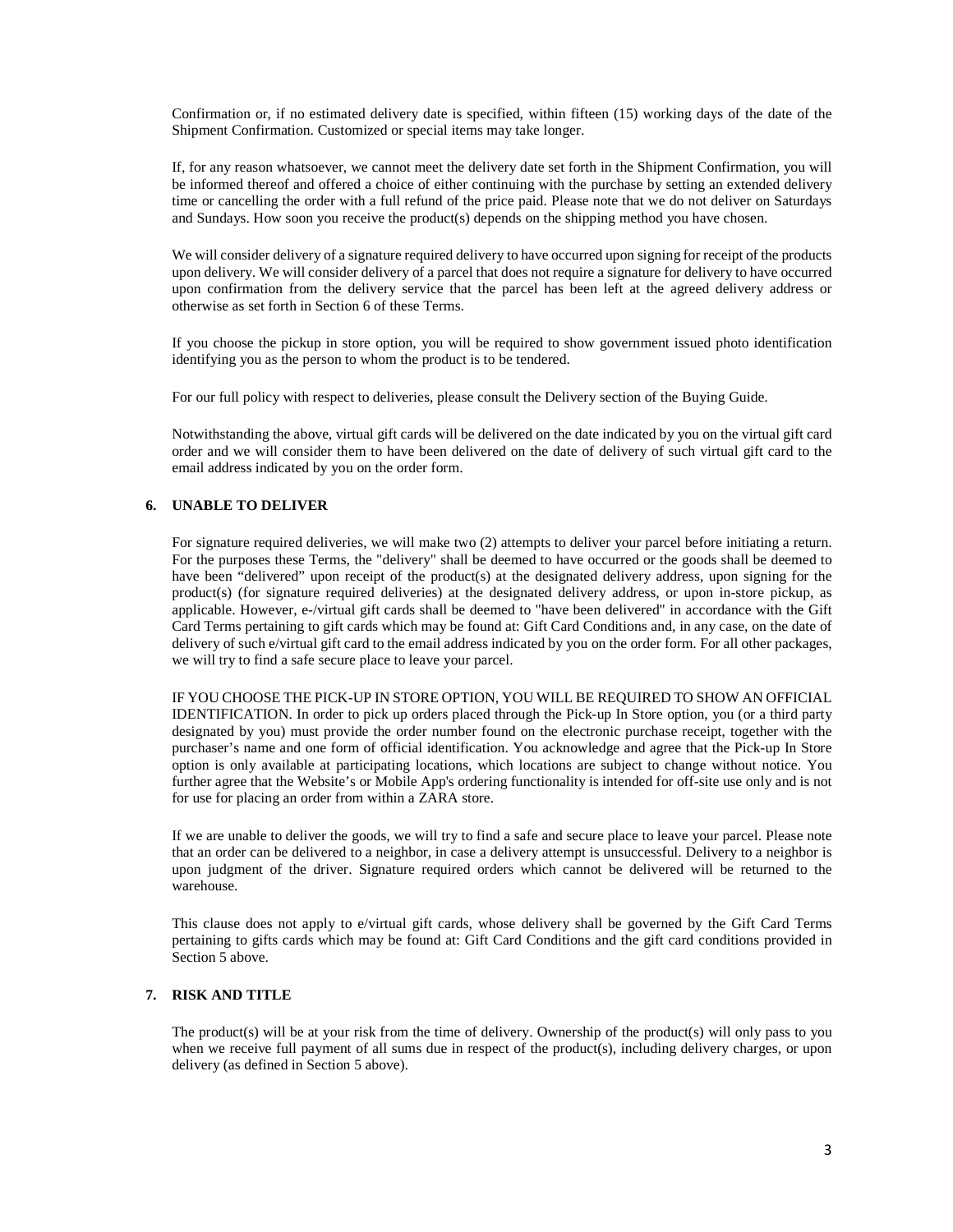## **8. PRICE AND PAYMENT**

The price of the products shall be the one quoted from time to time on our Website or Mobile App, except where there is an error. While we take care to ensure that all prices and terms quoted on our Website or Mobile App are accurate, errors may occur. If we discover an error in the price of any product(s) you have ordered, we will inform you as soon as possible and give you the option of reconfirming the order at the correct price or cancelling the order. If we are unable to contact you, the order will be treated as cancelled and if you have already paid for the product(s) you will receive a full refund.

To the extent permitted by law, we are under no obligation to sell the product(s) to you at the incorrect (lower) price (even after we have sent you a Shipment Confirmation) if the pricing error is obvious and unmistakable and could have reasonably been recognized by you as such. All prices are exclusive of shipping charges and sales taxes (if applicable). The total cost of an order is the price of the product(s) ordered plus the delivery charge and sales taxes (if applicable). Prices are subject to change at any time. All prices are in Canadian Dollars (CAD).

Sales tax is charged (if applicable) according to the shipping address of your order or as provided in applicable law and regulations.

Once you have finished shopping on the Website, all the products you wish to purchase are added to your basket. Your next step will be to go through the checkout process and make payment. To do this:

- 1. Click the "Shopping bag" button at the top of the page.
- 2. Click the "See Shopping Bag" button.
- 3. Click the "Continue" button.

4. Click the "Log In" button if you want to sign-in to your existing ZARA.com customer account or click the "Process to Checkout" button if you want to check out as a guest or create a ZARA.com customer account.

5. Select your shipping method, and fill in or confirm your contact details and the delivery address details. Click the "Continue" button. If you choose the Pick-up In Store option, please select a pick-up store where you would like to pick up your order.

6. Confirm the details and contents of your order, select the payment method, and fill in your payment and billing information.

7. Check the box to accept these Terms and the Privacy Policy. Again, if you do not agree to these Terms and/or the Privacy Policy, do not place the order.

8. Click the "Finalize Order" button.

Payment can be made by Visa, MasterCard, American Express, (either as credit or debit cards) and PayPal, in addition to by ZARA gift card or a ZARA credit note issued by Zara Canada Inc. or by ZARA Canada Inc. If payment is made by credit or debit card, upon receiving your order we will seek a pre-authorization on your card to ensure there are enough funds to complete the transaction. The amount of a purchase will not be charged to your card until your order has been shipped to the delivery address. However, if payment is made through PayPal, a ZARA gift card or a ZARA credit note, the amount of your purchase will be charged when we send you the Shipment Confirmation.

By clicking on the "Finalize Order" (or Authorize Payment) button, you are confirming that the credit card or debit card is yours or that you are the owner of the gift card or of the voucher card. Credit and debit cards are subject to validation checks and authorization by the credit or debit card issuer. If we do not receive the required authorization, we will not be liable for any delay or non-delivery.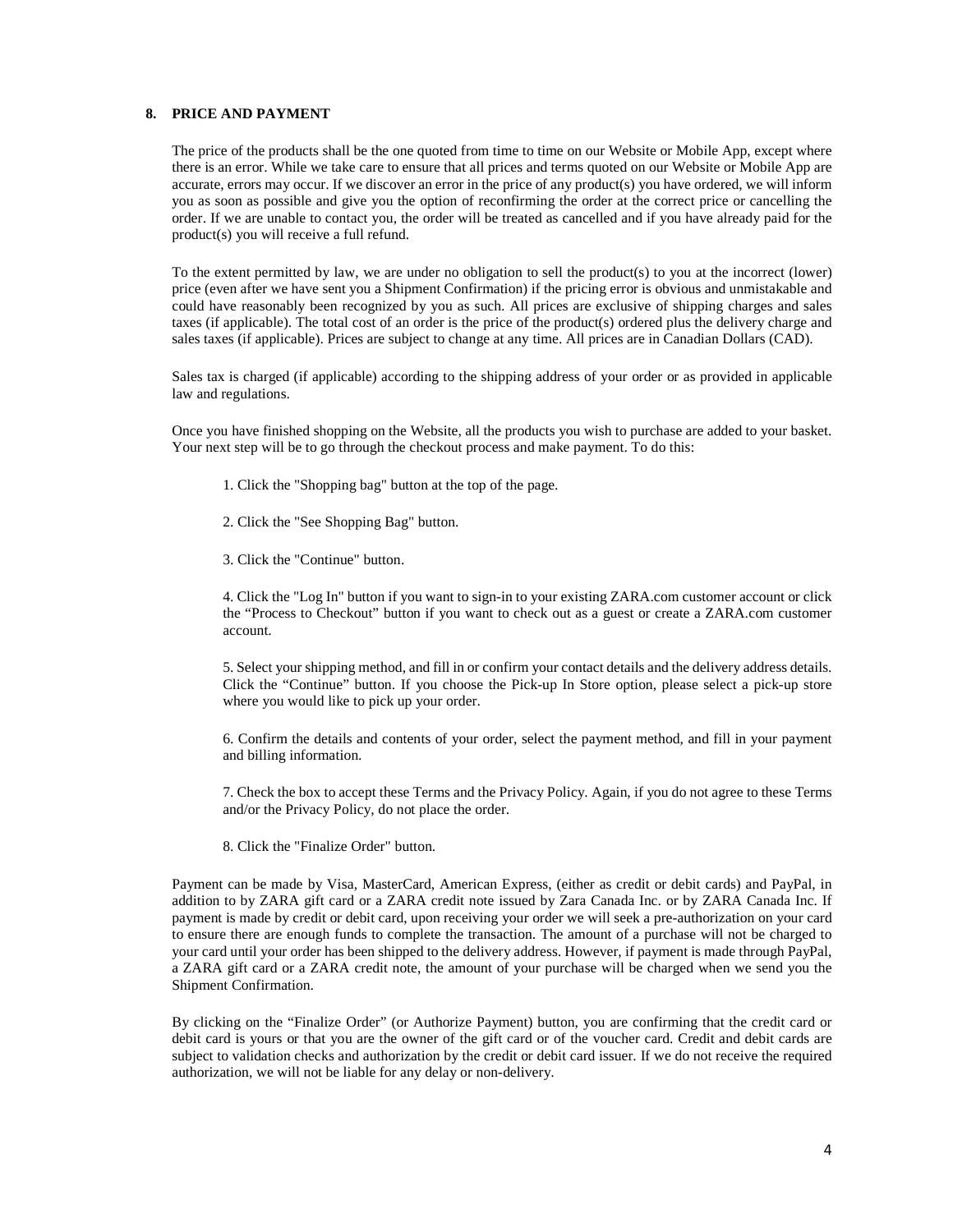We use CYBERTRUST to ensure payment is made safely. To reduce the possibility of unauthorized access, the details of your card will be encrypted.

## **9. REFUND/EXCHANGES/RETURNS POLICY**

#### **Returns and Exchanges General Policy:**

We will accept returns or exchanges of any product (except for the products listed below) which you are not completely happy with provided you return it to us within one (1) month of the date of the Shipment Confirmation, unless a longer period of time is specified in writing at the time of purchase, Order Confirmation or Shipment Confirmation, and provided it is returned to us in the same condition as when you received it. You must include with any product return or exchange all original boxes, labels, product instructions, hang tags, tags, documents, receipts and wrappings. Any product which is returned to us damaged or which is not returned to us in the same condition as when you received it will not be accepted for return or exchange.

We are unable to accept returns or exchanges of:

- 1. Customized items;
- 2. Music CDs/DVDs whose original wrapping has been removed; or
- 3. Jewelry for use in body piercings
- 4. Swimwear if the hygiene seal has been removed
- 5. Underwear may not be exchanged or returned, except for baby sizes 0 to 36 months
- 6. Cosmetic products if they have been used or if the hygiene seal is broken, unless they are of unsatisfactory quality or unfit for purpose.
- 7. Accessories must be returned in their full original packaging;
- 8. Fragrances must be returned in the original sealed package

You may return a product for a refund in one of the following ways: (i) to any ZARA store in Canada that carries the line of the product you wish to return, (ii) to any Canada Post mailbox or post office, or (iii) by Canada Post pick up arranged by you. If you wish to ship the product back to us through the Canada Post pick up, you should inform us through our web form. None of the above options will entail any additional cost to you. You will be responsible for the cost of returning a product to us where you are not able to do so via one of the three free options offered. Please note that if you return the goods to us at our expense other than as described above, we will be entitled to charge you for the direct cost we might incur as a result. Please see and follow the instructions at the "RETURNS" section of our Website in order to begin the return process.

You may return a product for an exchange (same product in a different color or size) at a ZARA store in Canada that carries the line of the product you wish to return, in person, within one (1) month of the issuance of the Shipment Confirmation provided the product is accompanied by the fully completed returns form received on delivery.

#### **Returns of Defective Products:**

In circumstances where you consider that a product is defective, you should promptly contact us via web chat with details of the product and the defect, by email at contact.ca@zara.com or by telephone at 1-877-550-1108 where you will receive instructions from us.

If you wish to return defective products, you may do so in the manner described above for Returns. Upon receipt of the returned product, we will fully examine it and notify you of your right to a replacement or refund (if any) via email and within a reasonable period of time. We aim to process the refund or replacement as soon as possible and, in any case, within one (1) month of the date we confirmed to you via email that you are entitled to a refund or replacement. If so, we will replace the product or refund the purchase price, shipping charges and applicable taxes using the method to make payment for the non-conforming product.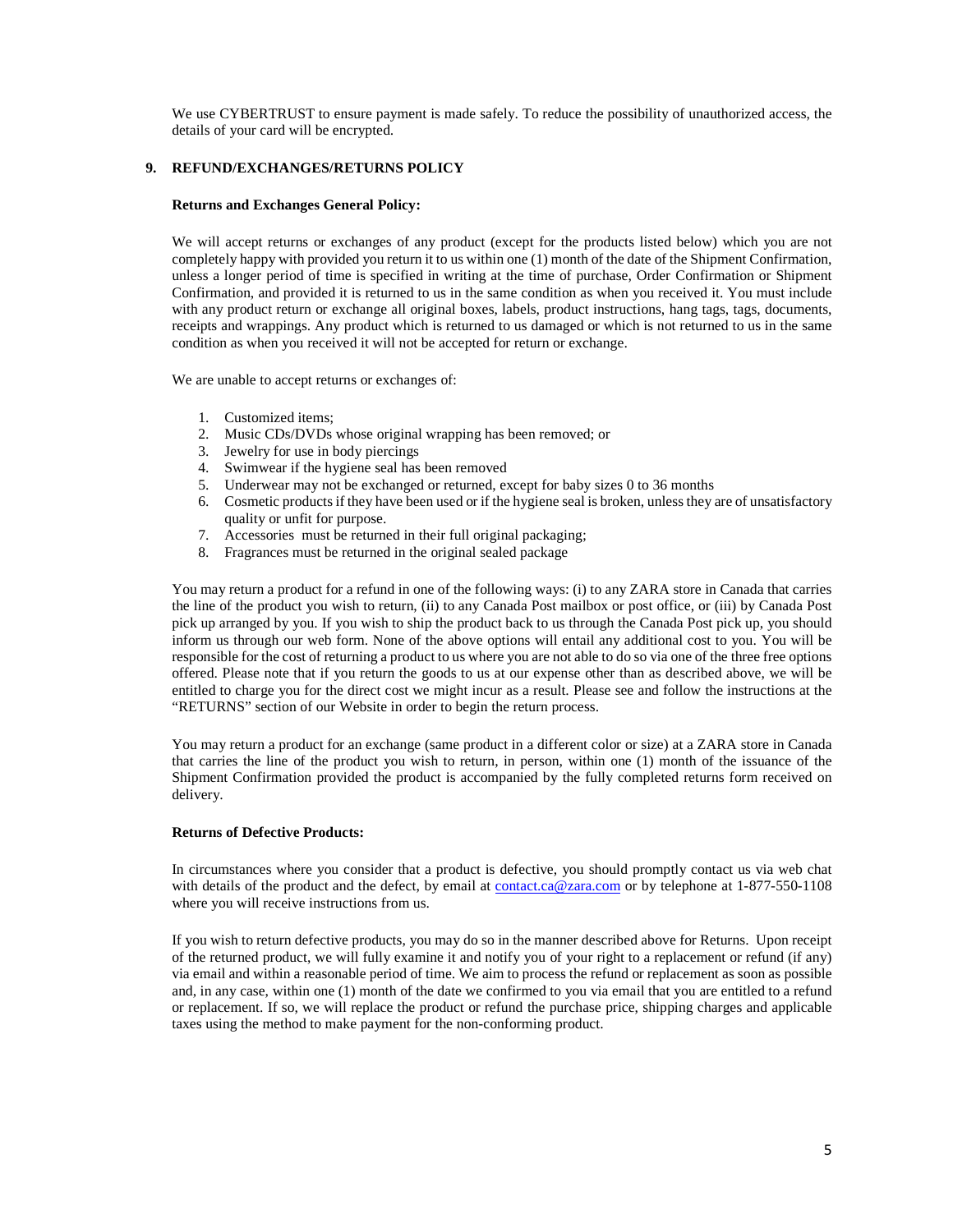#### **Refund General Policy:**

Refunds will be credited to your original method of payment and, except as otherwise set forth herein, will be equal to the cost of the goods plus applicable taxes. Except as otherwise set forth herein, shipping and handling charges are not refunded.

## **Gift cards**

Returns and refunds of gift cards are governed by the General Terms and Conditions of Use relating to gift cards which may be found under the Gift Card section on the Site. Gift cards do not have an expiration date or fees.

If you have any queries regarding the above, you can contact us through our web chat, via email at contact.ca@zara.com or at 1 877 550-1108.

# **10. LIABILITY AND DISCLAIMERS**

We publish information on the Site and Mobile App as a convenience to you. While we attempt to provide accurate and timely information, there may be inadvertent technical or factual inaccuracies and typographical errors. We reserve the right to make corrections and changes to the Site or Mobile App at any time without notice. The products described in the Site or Mobile App may not be available in your region. We do not claim that the information in the Site or Mobile App is appropriate to your jurisdiction or that the products described in the Site or Mobile App will be available for purchase in all jurisdictions. We may also terminate, change, suspend or discontinue any aspect of the Site including, but not limited to, hours of availability of the Site, and we will not be liable to you or to any third party for doing so.

YOU ASSUME ALL RESPONSIBILITY AND RISK WITH RESPECT TO YOUR USE OF THE SITE OR MOBILE APP, WHICH IS PROVIDED "AS IS." WE DISCLAIM ALL WARRANTIES, REPRESENTATIONS AND ENDORSEMENTS OF ANY KIND, EITHER EXPRESS OR IMPLIED, WITH REGARD TO INFORMATION ACCESSED FROM OR VIA THE SITE OR MOBILE APP INCLUDING, WITHOUT LIMITATION, ALL CONTENT AND MATERIALS, AND FUNCTIONS AND SERVICES PROVIDED ON THE SITE OR MOBILE APP, WHICH ARE PROVIDED WITHOUT WARRANTY OF ANY KIND, INCLUDING BUT NOT LIMITED TO ANY WARRANTIES CONCERNING THE AVAILABILITY, ACCURACY, COMPLETENESS OR USEFULNESS, OR CONTENT OR INFORMATION, UNINTERRUPTED ACCESS, AND ANY WARRANTIES OF TITLE, NON-INFRINGEMENT, MERCHANTABILITY OR FITNESS FOR A PARTICULAR PURPOSE. WE DO NOT WARRANT THAT THE SITE OR MOBILE APP, OR THEIR FUNCTIONS OR CONTENT AND MATERIALS OR THE SERVICES MADE AVAILABLE THEREBY WILL BE TIMELY, SECURE, UNINTERRUPTED OR ERROR FREE, OR THAT DEFECTS WILL BE CORRECTED. WE MAKE NO WARRANTY THAT THE SITE OR MOBILE APP WILL MEET USERS' EXPECTATIONS OR REQUIREMENTS. NO ADVICE, RESULTS, INFORMATION OR MATERIALS, WHETHER ORAL OR WRITTEN, OBTAINED BY YOU THROUGH THE SITE OR MOBILE APP SHALL CREATE ANY WARRANTY NOT EXPRESSLY MADE HEREIN. IF YOU ARE DISSATISFIED WITH THE SITE OR MOBILE APP, YOUR SOLE REMEDY IS TO DISCONTINUE USING THE SITE OR MOBILE APP. ANY MATERIAL DOWNLOADED OR OTHERWISE OBTAINED THROUGH THE USE OF THE SITE OR MOBILE APP IS DONE AT YOUR OWN DISCRETION AND RISK AND THAT YOU WILL BE SOLELY RESPONSIBLE FOR ANY DAMAGE THAT RESULTS FROM THE DOWNLOAD OF ANY SUCH MATERIAL.

We make no warranties of any kind regarding any non-ZARA sites or mobile apps to which you may be directed or hyperlinked from the Site or Mobile App. Hyperlinks are included solely for your convenience, and we make no representations or warranties with regard to the accuracy, availability, suitability or safety of information provided in such non-ZARA sites or mobile apps. We do not endorse, warrant or guarantee any products or services offered or provided by or on behalf of third parties on the Site or Mobile App.

IN NO EVENT SHALL ZARA, ITS AFFILIATES, ANY OF THEIR RESPECTIVE DIRECTORS, OFFICERS, EMPLOYEES, AGENTS OR RESPECTIVE CONTENT OR SERVICE PROVIDERS, BE LIABLE TO YOU FOR ANY DIRECT, INDIRECT, SPECIAL, INCIDENTAL, CONSEQUENTIAL, EXEMPLARY OR PUNITIVE DAMAGES, LOSSES OR CAUSES OF ACTION (WHETHER IN CONTRACT OR TORT, INCLUDING, BUT NOT LIMITED TO, NEGLIGENCE, FAULT OR OTHERWISE) (COLLECTIVELY,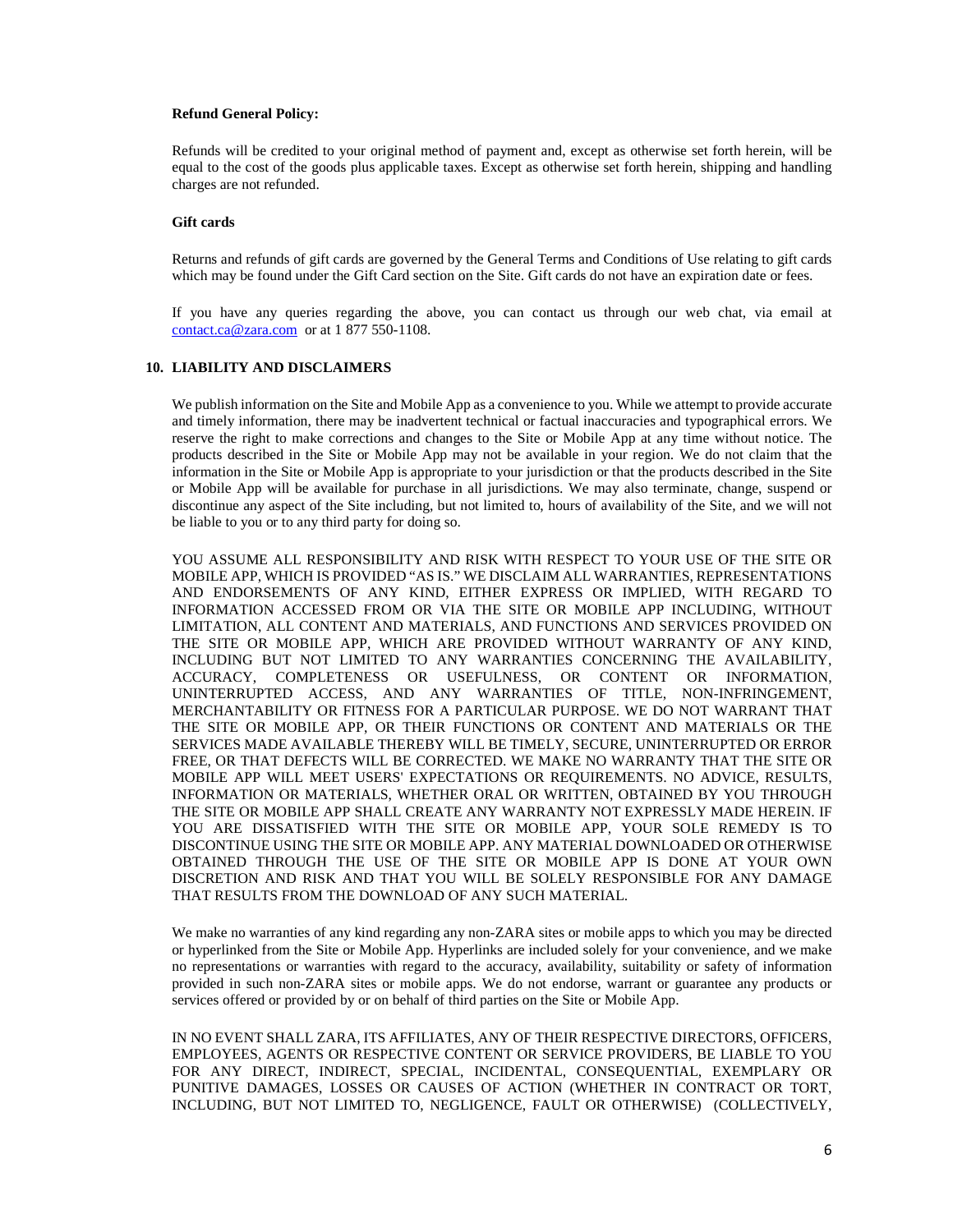"DAMAGES") ARISING FROM OR IN ANY WAY RELATED TO THE USE OF, OR THE INABILITY TO USE, OR THE PERFORMANCE OF THE SITE OR MOBILE APP AND THE CONTENT OR MATERIALS OR FUNCTIONALITY ON OR ACCESSED THROUGH THE SITE OR MOBILE APP INCLUDING, WITHOUT LIMITATION, LOSS OF REVENUE, OR ANTICIPATED PROFITS, OR LOST BUSINESS, DATA OR SALES OR ANY OTHER TYPE OF DAMAGE, WHETHER TANGIBLE OR INTANGIBLE IN NATURE, EVEN IF ZARA OR ITS AFFILIATE OR THEIR RESPECTIVE REPRESENTATIVE OR SUCH INDIVIDUAL HAS BEEN ADVISED OF THE POSSIBILITY OF SUCH DAMAGES.

To the fullest extent permissible pursuant to law, but without excluding anything that may not lawfully be excluded in the case of consumers, we disclaim all other warranties of any kind.

SOME JURISDICTIONS DO NOT ALLOW LIMITATIONS ON IMPLIED WARRANTIES OR EXCLUSIONS OF LIABILITY FOR CERTAIN TYPES OF DAMAGES; AS A RESULT, THE LIMITATIONS OR EXCLUSIONS OF LIABILITY CONTAINED HEREIN MAY NOT APPLY TO YOU IN WHOLE OR IN PART.

Due to the open nature of the Website and/or Mobile App, and the potential for errors in the storage and transmission of digital information, we do not warrant the accuracy and security of information transmitted to or obtained from the Website or Mobile App unless otherwise expressly set out on the Website or Mobile App.

## **11. INTELLECTUAL PROPERTY**

The Site and the Mobile App, including all of its information and contents such as text, data, wallpaper, icons, characters, artwork, images, photographs, graphics, music, sound, messages, graphics, software and the HTML used to generate the pages (collectively, "Materials"), are the property of ZARA or that of our suppliers or licensors and is protected by patent, trademark and/or copyright under Canadian and/or foreign laws. Except as otherwise provided on the Site, the Mobile App or in these Terms or Gift Card Terms, you may not use, download, upload, copy, print, display, perform, reproduce, publish, modify, delete, add to, license, post, transmit, or distribute any Materials from the Site or Mobile App, in whole or in part, for any public or commercial purpose without the specific prior written permission from ZARA. We grant you a personal, limited, non-exclusive, nontransferable license to access the Site and/or Mobile App and to use the information and services contained on the Site or Mobile App. We reserve the right, for any reason or for no reason, in our sole discretion and without notice to you, to revise the products and services described on the Site or Mobile App and to terminate, change, suspend or discontinue any aspect of the Site or Mobile App, including, but not limited to, the Materials on the Site or Mobile App as well as features and/or hours of availability of the Site or Mobile App, and we will not be liable to you or to any third party for doing so. Subject to Section 22, we may also impose rules for and limits on use of the Site or Mobile App or restrict your access to part, or all, of the Site or Mobile App without notice or penalty. We have the right to change these rules and/or limitations at any time, in our sole discretion.

As between you and ZARA (or any other person or company whose marks appear on the Site and/or Mobile App), ZARA (or the respective person or company) is the owner and/or authorized user of any registered or unregistered trademark, trade name and/or service mark appearing on the Site or Mobile App, and is the copyright owner or licensee of the Materials on the Site or Mobile App, unless otherwise indicated. The ZARA logos, designs, titles, phrases and product names and the copyrights, trademarks, service marks, trade dress and/or other intellectual property in such materials (collectively, "ZARA Intellectual Property") are owned by ZARA and may be registered in Canada and internationally. You agree not to display or use the ZARA Intellectual Property in any manner without ZARA's prior permission. Nothing on the Site or Mobile App should be construed to grant any license or right to use any ZARA Intellectual Property without the prior written consent of ZARA.

Except as otherwise provided herein, use of the Site or Mobile App does not grant you a license to any Materials or features you may access on the Site or Mobile App and you may not modify, rent, lease, loan, sell, distribute or create derivative works of such Materials, features or materials, in whole or in part. Any commercial use of the Site or Mobile App is strictly prohibited, except as allowed herein or otherwise approved by us. You may not download or save a copy of any of the Materials or screens for any purpose except as otherwise provided by ZARA. If you make use of the Site or Mobile App, other than as provided herein, in doing so you may violate copyright and other laws of Canada, as well as applicable provincial laws, and you may be subject to liability for such unauthorized use. The information on the Site or Mobile App including, without limitation, all site design, text, graphics, interfaces, and the selection and arrangements is protected by law including, but not limited to,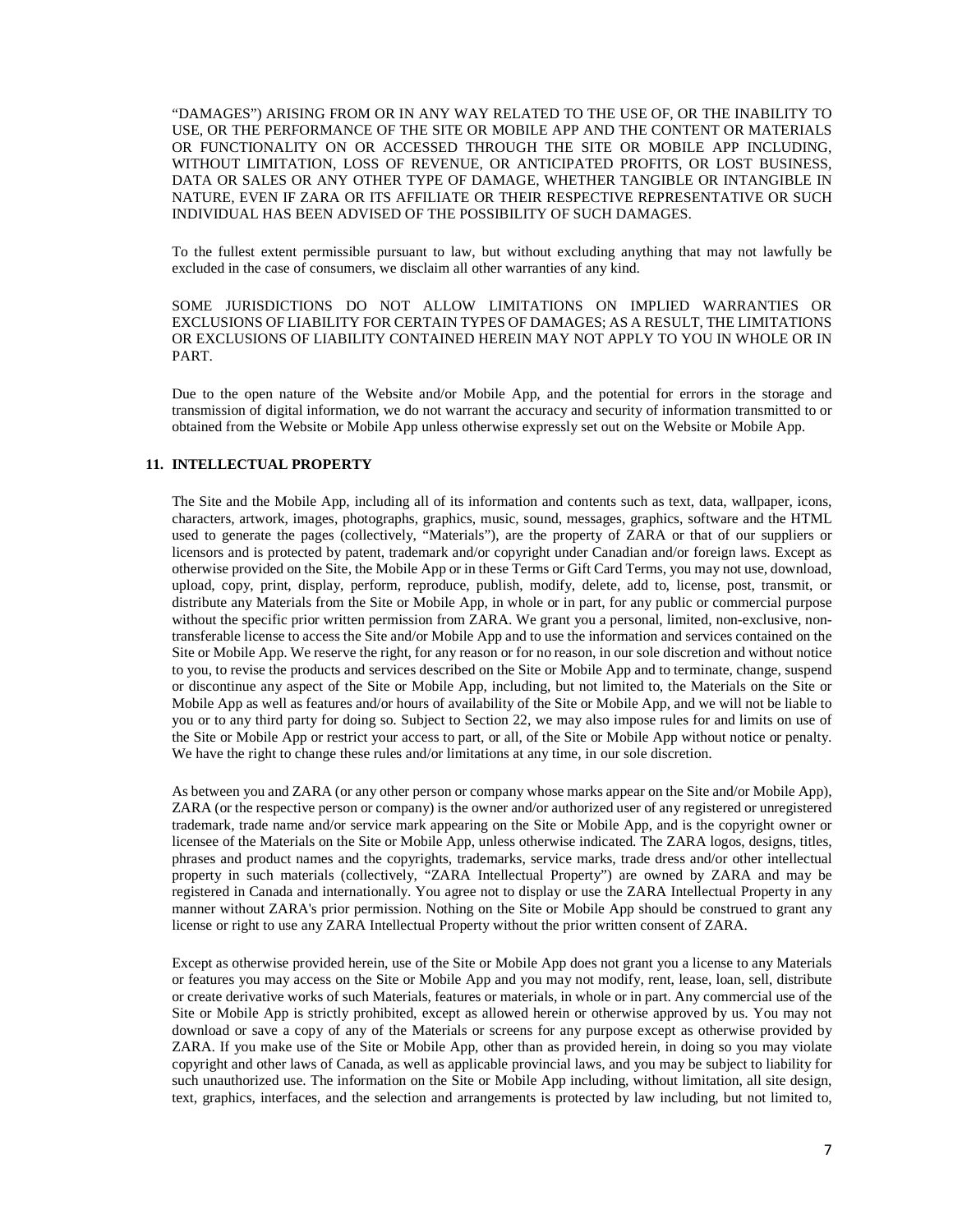copyright law. This does not prevent you from using the Website or Mobile App to the extent necessary to make a copy of any order.

ZARA makes no claim that the Site or Mobile App may be lawfully viewed or that content may be downloaded outside of Canada. Access to the content may not be legal by certain persons or in certain countries. If you access the Site or Mobile App from outside Canada, you do so at your own risk and you are responsible for compliance with the laws of the jurisdiction.

## **12. COPYRIGHT AND/OR TRADEMARK INFRINGEMENT**

If you believe a work on the Site or Mobile App constitutes infringement of your copyright, trademark or other intellectual property rights please provide our Designated Agent with a written communication containing the following information:

- 1. evidence of your authorization to act on behalf of the owner of the copyrighted work or trademark;
- 2. a description of the copyrighted work or trademark that you claim has been infringed;
- 3. description of where the alleged infringing material is located on the Site or Mobile App, including the permalink where the material is located;
- 4. your address, telephone number and email address;
- 5. a statement by you that you have a good faith belief that the disputed use is not authorized by the copyright owner or trademark owner, its agent, or the law;
- 6. a statement by you, made under penalty of perjury, that the above information in your notice is accurate and that you are the copyright owner or trademark owner or that you are authorized to act on the owner's behalf; and
- 7. your physical or electronic signature.

ZARA's Designated Agent for notice of claims of copyright infringement and trademark infringement can be reached via webchat or at Zara.caterms@ inditex.com.

## **13. INDEMNIFICATION**

You agree to defend, indemnify and save and hold ZARA, its affiliates, their respective content and service providers, and their respective directors, officers, employees and agents harmless from any and all claims, liabilities, damages, costs and expenses, including reasonable attorneys' fees, in any way arising from, related to or in connection with your use of the Site or Mobile App, your violation of these Terms or the posting or transmission of any materials on or through the Site or Mobile App by you, including, but not limited to, any third party claim that any information or materials you provide infringes any third party proprietary right.

## **14. WRITTEN COMMUNICATIONS**

When using our Site or Mobile App, you accept that communication with us will be mainly electronic, including via text messages and that such communication will be binding on you and Zara. We will contact you by email, text messages or provide you with information by posting notices on our Site or Mobile App. For contractual purposes, you agree to these means of communication and you acknowledge that all contracts, notices, information and other communications that we provide to you electronically comply with any legal requirement that such communications be in writing.

## **15. REGISTRATION, PASSWORDS, AND SECURITY**

1. To access some of our services you will have to complete an online registration form. You agree that all information which you submit ("Registration Information") is true and complete and that you will update your Registration Information to keep this information true and complete.

2. Upon registering, you will create a password. You are solely responsible for any use of, or action taken under, your password on the Site or Mobile App. Your password may be used only to review information regarding potential and completed transactions, purchase or cancel purchases of products, change your preferences, post content and otherwise access and use the Site or Mobile App and services on the Site or Mobile App in accordance with these Terms. You are solely responsible for maintaining the confidentiality and security of your password,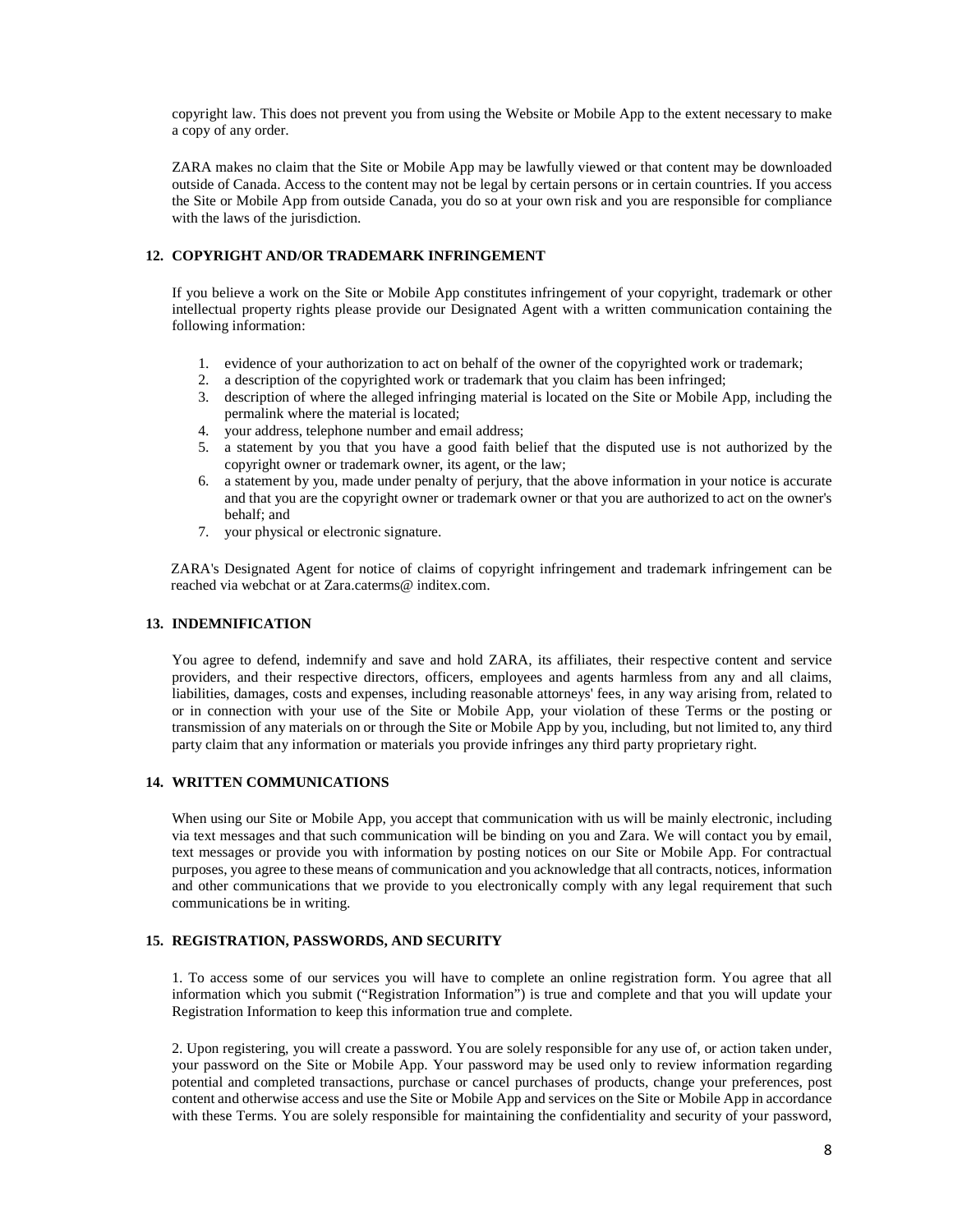and you hereby agree not to disclose your password to any third party (other than third parties authorized by you to use your account). You accept full responsibility for all transactions and other activities placed or conducted through your account and agree to and hereby release ZARA, its affiliates, their respective content and service providers and their respective directors, officers, employees and agents from any and all liability concerning such transactions or activity. You agree to notify ZARA immediately of any actual or suspected loss, theft or unauthorized use of your account or password. ZARA has no obligation to inquire as to the authority or propriety of any use of or action taken under your password and will not be responsible for any loss to you arising from any such use or action or from your failure to comply with the above. ZARA will take reasonable security precautions when using the Internet, telephone or other means to transport data or other communications, but expressly disclaims any and all liability for the accessing of any such data or communications by unauthorized persons or entities.

## **16. POSTED CONTENT AND SUBMISSIONS**

1. As part of your use of the Site or Mobile App and services offered on the Site or Mobile App, you may upload, post, distribute or disseminate (collectively, "post") content and material (including, but not limited to, photographs, images you have taken, captions and comments), or you may send or email us material (including but not limited to, photographs you have taken, articles you have written, captions and comments) which we, at our discretion, may allow you to post (collectively, the "Posted Content") on the Site or Mobile App. You hereby grant ZARA a right and worldwide license to use the Posted Content on the Site or Mobile App and to promote and advertise the Site or Mobile App and ZARA in any way and you hereby waive any moral rights to such Posted Content to the fullest extent permitted by law.

2. You also warrant that if you are not the holder of any such rights, the holder of such rights has completely and effectively waived all such rights and validly and irrevocably granted you the right to grant the license stated above. You acknowledge and agree that you are solely responsible for the form, content and accuracy of any Posted Content. You agree that you will not post any false or inaccurate material or delete or revise any material that was not posted by you. You are responsible for your own postings and are responsible for the consequences of your postings. You agree not to do any of the following:

- 1. post any material that is copyrighted or trademarked unless you own the copyright or trademark or have the owner's permission (including requisite consents and releases) to post it;
- 2. post any material that reveals a trade secret, unless you own the trade secret or have the owner's permission to post it;
- 3. post any material that infringes on any intellectual property right of another or on the privacy or publicity rights of another;
- 4. post any material that is unlawful, obscene, pornographic, sexual, indecent, defamatory, threatening, harassing, abusive or hateful to another user or to any other person or entity;
- 5. post any chain letter or pyramid scheme; or
- post any material that contains a virus, trojan horse, worm, time bomb or other computer programming routine or engine that is intended to damage, detrimentally interfere with, surreptitiously intercept or expropriate any system, data or information.

3. ZARA does not represent or guarantee the truthfulness, accuracy or reliability of any Posted Content or endorse any opinions expressed by a user. You acknowledge that any reliance on Posted Content by other users will be at your own risk. ZARA does not confirm that each user is who he or she claims to be. ZARA exercises great effort to protect Posted Content from being misused. However, if misuse has occurred, neither ZARA nor its affiliates, their respective content and service providers, or their respective directors, officers, employees and agents will be liable in any way for such misuse. Because ZARA does not control the behavior of users or participants on the Site or Mobile App, in the event that you have a dispute with one or more such users, you hereby release ZARA, its affiliates, their respective content and service providers, and their respective directors, officers, employees and agents from any actual and consequential, direct, indirect, special, incidental, consequential, exemplary or punitive damages, losses or causes of action or claims of every kind and nature, known or unknown, suspected or unsuspected, disclosed or undisclosed, arising out of or in any way connected with such dispute. ZARA acts as a passive conduit for Posted Content and has no obligation to screen or monitor Posted Content. If ZARA becomes aware of any Posted Content that allegedly may not conform to these Terms, ZARA may investigate the allegation and determine in its sole and absolute discretion whether to take action in accordance with these Terms. ZARA has no liability or responsibility to users for performance or nonperformance of such activities. You may find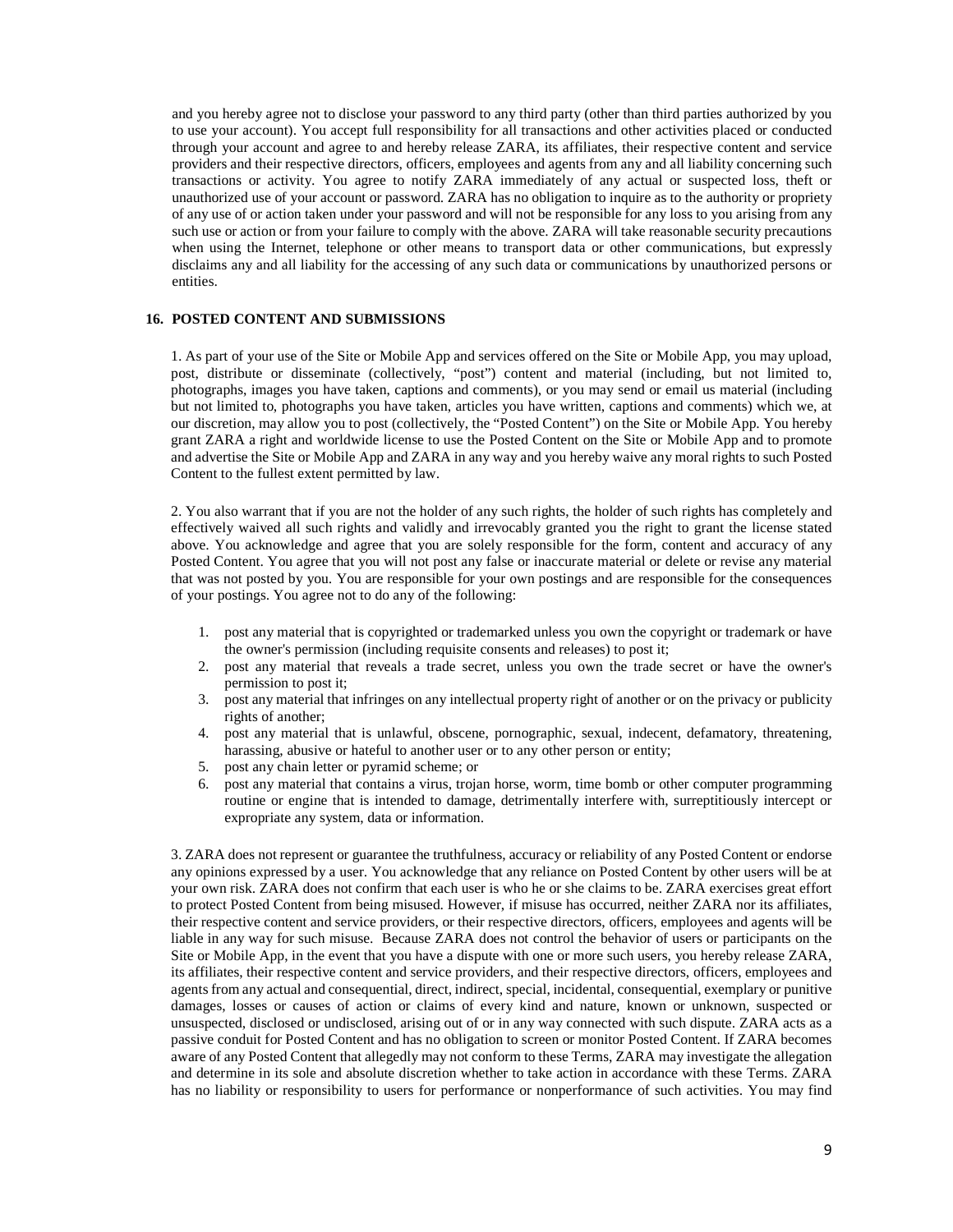some Posted Content to be offensive, indecent, harmful, inaccurate, objectionable, mislabeled or deceptively labeled. ZARA expects that you will use caution and common sense when using the Site, Mobile App or Services.

4. ZARA HAS THE ABSOLUTE RIGHT TO REMOVE AND/OR DELETE WITHOUT NOTICE ANY POSTED CONTENT THAT IT DEEMS OBJECTIONABLE. YOU CONSENT TO SUCH REMOVAL AND/OR DELETION AND WAIVE ANY CLAIM AGAINST ZARA FOR SUCH REMOVAL AND/OR DELETION.

5. ZARA IS NOT RESPONSIBLE OR LIABLE FOR FAILURE TO STORE POSTED CONTENT OR OTHER MATERIALS YOU TRANSMIT THROUGH THIS SITE OR MOBILE APP. YOU SHOULD TAKE MEASURES TO PRESERVE COPIES OF ANY DATA, MATERIAL, CONTENT OR INFORMATION YOU POST ON THE SITE OR MOBILE APP.

6. We are pleased to hear from our visitors and welcome your comments. Because of the large number of ideas and works that ZARA has already developed, or that have been suggested to us by third parties, the possibility exists that any idea, suggestion or submission that you may make through the Site or Mobile App is similar to information, ideas or suggestions already known to us. By disclosing any information, idea, suggestion or other material through this Site or Mobile App, you agree that (a) no confidential relationship is established by virtue of such submission and that the material is not submitted in confidence and (b) no obligation of any kind is assumed by, nor may be implied against, ZARA by virtue of such submission. Moreover, no liability shall result from the use of such information, ideas or suggestions by ZARA.

### **17. NOTICES**

All notices given by you to us should be given to us preferably via our webchat. Subject to and as otherwise specific in Section 14, we may give notice to you at either the email or postal address you provide to us when placing an order.

Notice will be deemed received and properly served immediately when posted on our Website or Mobile App, twenty-four (24) hours after an email is sent, or three days after the date of posting of any letter. In proving the service of any notice, it will be sufficient to prove, in the case of a letter, that such letter was properly addressed, stamped and placed in the post and, in the case of an email that such email was sent to the specified email address of the addressee.

## **18. BINDING NATURE; ASSIGNMENT**

These Terms, the Gift Card Terms and our Privacy Policy are binding on you and us and on our respective heirs, successors and assigns and, as indicated herein, are for the benefit of ZARA, its affiliates, their respective content and service providers, and their respective directors, officers, employees and agents. You may not transfer, assign, charge or otherwise dispose of your rights or obligations under these Terms, the Gift Card Terms or our Privacy Policy without our prior written consent. We may transfer, assign, charge, sub-contract or otherwise dispose of our rights and obligations under these Terms, the Gift Card Terms and our Privacy Policy, or any of our rights or obligations arising under them, at any time.

#### **19. EVENTS OUTSIDE OUR CONTROL**

We will not be liable or responsible for any failure to perform, or delay in performance of any of our obligations under an order you have placed that is caused by events outside our control (a "Force Majeure Event"). A Force Majeure Event shall include any act, event, non-happening, omission or accident beyond our reasonable control and shall include in particular (without limitation) the following:

- 1. Strikes, lock-outs or other industrial action.
- 2. Civil commotion, riot, invasion, terrorist attack or threat of terrorist attack, war (whether declared or not) or threat or preparation for war.
- 3. Fire, explosion, storm, flood, earthquake, subsidence, epidemic or other natural disaster.
- 4. Impossibility of the use of railways, shipping, aircraft, motor transport or other means of public or private transport.
- 5. Impossibility of the use of public or private telecommunications networks.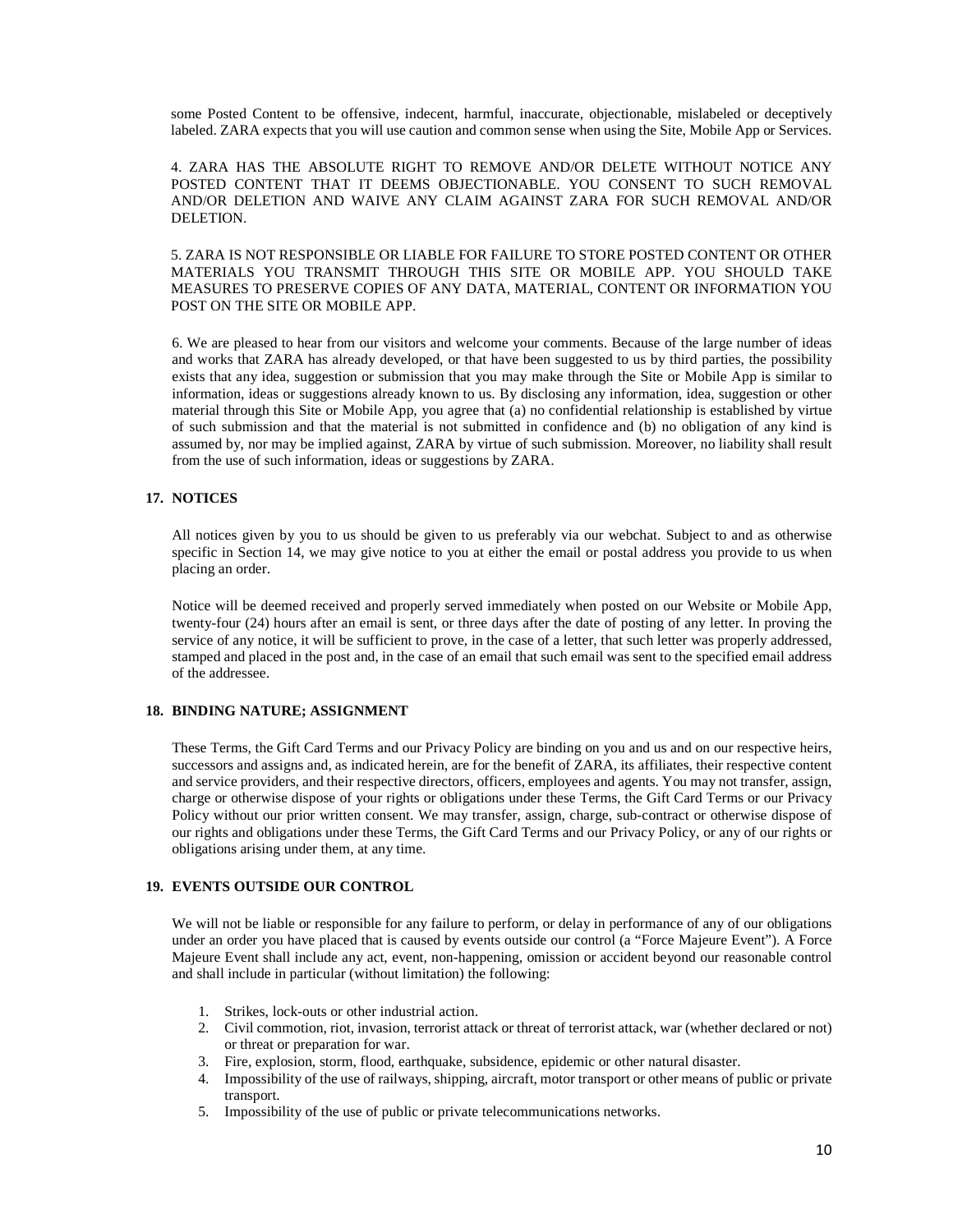- 6. The acts, decrees, legislation, regulations or restrictions of any government.
- 7. Any shipping, postal or other relevant transport strike, failure or accidents.

Our performance under any order you have placed is deemed to be suspended for the period that the Force Majeure Event continues, and we will have an extension of time for performance for the duration of that period. We will use our reasonable endeavors to bring the Force Majeure Event to a close or to find a solution by which our obligations may be performed despite the Force Majeure Event.

## **20. WAIVER**

No failure of ZARA to enforce any of its rights or remedies under these Terms or the Gift Card Terms will act as a waiver of such rights and remedies. A waiver by us of any default shall not constitute a waiver of any subsequent default. No waiver by us of any of these Terms or Gift Card Terms shall be effective unless it is expressly stated to be a waiver and is communicated to you in writing in accordance with the provisions of the section on Notices (Section 17) above.

### **21. SEVERABILITY**

If any of these Terms or any provisions of an order are determined by any competent authority to be invalid, unlawful or unenforceable to any extent, such term, condition or provision will to that extent be severed from the remaining terms, conditions and provisions which will continue to be valid to the fullest extent permitted by law.

## **22. ENTIRE AGREEMENT**

These Terms and any document expressly referred to in them or contained on or published on our Site or Mobile App including, but not limited to, the Buying Guide, represent the entire agreement between you and us in relation to the subject matter of these Terms and supersede any prior agreement, understanding or arrangement between you and us, whether oral or in writing. Both you and we acknowledge that, in entering into these Terms, neither you nor us has relied on any representation, undertaking or promise given by the other or implied from anything said or written in negotiations between you and us prior to such Terms, except as expressly stated in these Terms.

### **23. OUR RIGHT TO MODIFY THESE TERMS**

We have the right to revise and amend these Terms at any time. You will be subject to the Terms and ZARA policies in force at the time that you order products from us or use the Site. Your use of the Site or Mobile App after we post changes to these Terms constitutes your agreement to those changes prospectively from the date of such changes. You will be subject to the Terms and ZARA policies in force at the time that you order products from us.

## **24. LAW AND JURISDICTION**

Any disputes arising out of or relating to these Terms, the Gift Card Terms, the Privacy Policy, use of the Site or the Mobile App, the products sold on the Site or the Mobile App, and the services offered via the Site or the Mobile App shall be resolved in accordance with the laws of the Province of Ontario without regard to its conflict of law rules. Any disputes, actions or proceedings relating to these Terms or the Gift Card Terms or your access to or use of the Site or the Mobile App must be brought before the courts of the Province of Ontario in the City of Toronto, Ontario and you irrevocably consent to the exclusive jurisdiction and venue of such courts. ZARA makes no claim that the Site may be lawfully viewed or that content may be lawfully downloaded.

Insofar as it is permitted under applicable law of the province of your residence, you agree that any claim or cause of action arising out of or related to use of the Site, the Mobile App, these Terms or the Gift Card Terms must be filed within one (1) year after such claim or cause of action arose or be forever barred.

# **25. ADDITIONAL TERMS FOR USERS OF THE MOBILE APP PLATFORM**

**Users of the Apple Mobile App Platform.** If you download and/or use our Site and/or apps using an iPhone or iPad: You, the end-user of Mobile App, acknowledge that these Terms are entered into by and between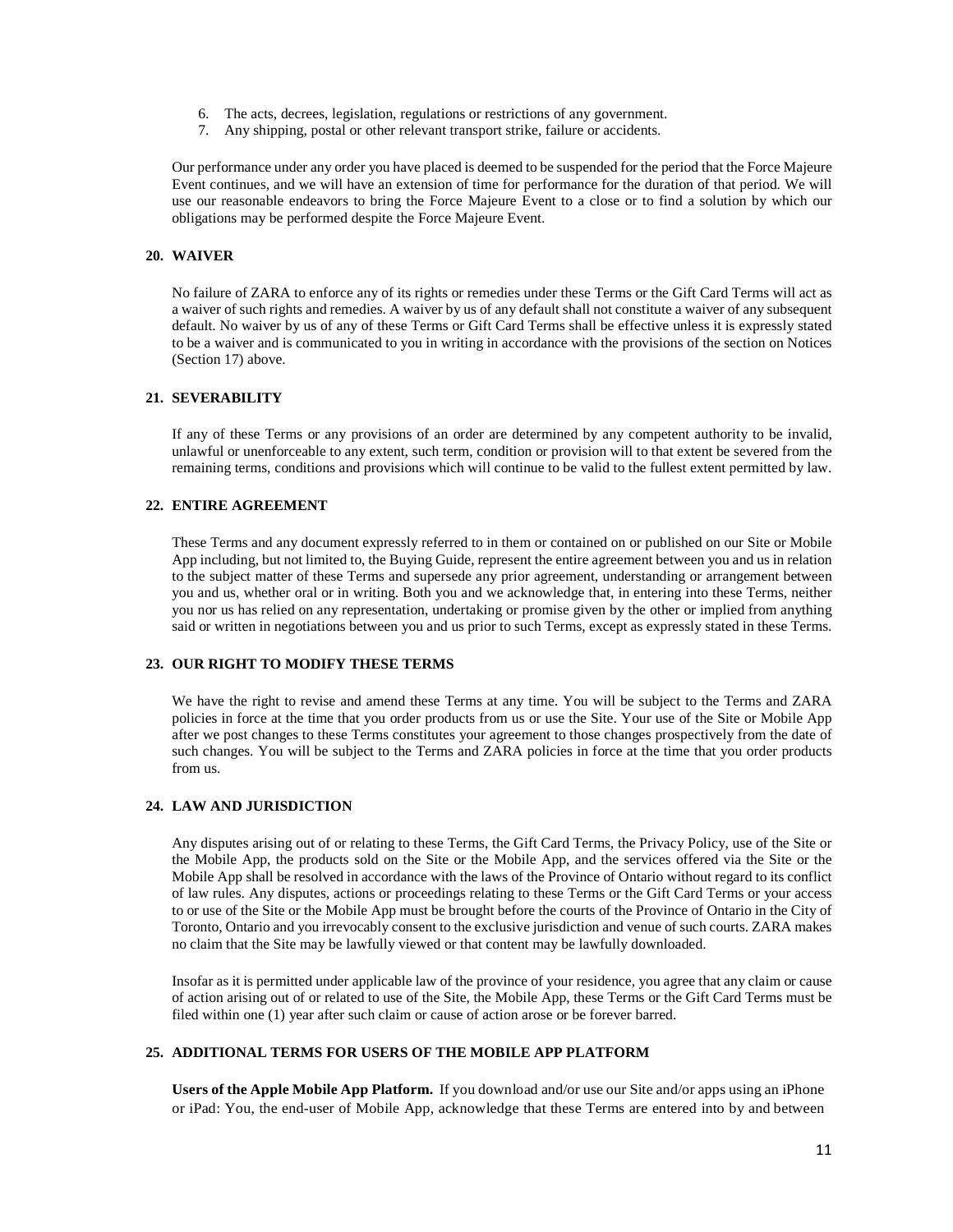ZARA and you and not with Apple, Inc., and Apple, Inc. is not responsible for the Mobile App and/or its content. Notwithstanding the foregoing, you acknowledge that Apple, Inc. and its subsidiaries are thirdparty beneficiaries of these Terms and that Apple, Inc. has the right (and is deemed to have accepted the right) to enforce these Terms. You acknowledge that Apple, Inc. has no obligation whatsoever to maintain or support the Mobile App. You acknowledge that you have reviewed the App Store Terms and Conditions (located online at http://www.apple.com/legal/itunes/us/terms.html#APPS). These Terms incorporate by reference the Licensed Platform End User License Agreement (the "LAEULA") published by Apple, Inc. (located online at http://www.apple.com/legal/itunes/appstore/dev/stdeula/). For purposes of these Terms, the Mobile App is considered the "Licensed Platform" as defined in the LAEULA and ZARA is considered the "Platform Provider" as defined in the LAEULA. If any terms of these Terms conflict with the terms of the LAEULA, the terms of these Terms shall control. You further acknowledge and agree that in no event will Apple, Inc. be responsible for any claims relating to the Mobile App (including, without limitation, a third party claim that the Mobile App infringes that third party's intellectual property rights) or your use or possession of the Mobile App, including but not limited to: (i) product liability claims; (ii) any claim that the Mobile App fails to conform to any applicable legal or regulatory requirement; and (iii) claims arising under consumer protection or similar legislation. You acknowledge and agree that, to the maximum extent permitted by applicable law, Apple, Inc. will have no warranty obligation whatsoever with respect to the Mobile App.

**Mobile App Platform Updates.** We may make available for download certain Mobile App updates or upgrades to the Mobile App to update, enhance, or further develop the Mobile App ("Platform Updates"). The license granted herein allows you to download and use the Platform Updates to update the Mobile App on any device that you own or control. This Agreement does not allow you to update devices that you do not own or control, and you may not make the Platform Updates available over a network where it could be used by multiple devices or multiple computers at the same time. You may not make any copies of the Platform Updates, unless such copy is authorized in writing by us.

Except as and only to the extent permitted by applicable law, or by licensing terms governing use of opensourced components included with the Mobile App, you may not copy, decompile, reverse engineer, disassemble, attempt to derive the source code of, modify, or create derivative works of the Mobile App, Platform Updates, or any part thereof. Any attempt to do so is a violation of the rights of ZARA and its licensors of the Mobile App and Platform Updates. By storing content on your device, you are making a digital copy. In some jurisdictions, it is unlawful to make digital copies without prior permission from the rights holder. The Mobile App and Platform Updates may be used to reproduce materials so long as such use is limited to reproduction of non-copyrighted materials, materials in which you own the copyright, or materials you are authorized or legally permitted to reproduce.

We may, at our discretion, automatically upload Platform Updates to your device. You agree to accept these Platform Updates, and to pay for any costs associated with receiving them. The Mobile App and Platform Updates are subject to United States export laws and regulations. You must comply with all domestic and international export laws and regulations that apply to the Mobile App and Platform Updates. These laws include restrictions on destinations, end users, and end use.

Uses of the Mobile App expressly consent to receive push notifications from and on behalf of ZARA.

#### **26. MISCELLANEOUS**

You acknowledge and agree that your use of the Site and/or Mobile App may involve you providing an "electronic signature" indicating your desire to use the Site and/or Mobile App. Your "electronic signature" indicates your acceptance of these Terms, and your consent to receive communications about these Terms electronically. If you wish to receive communications in another manner, you may contact ZARA at "Contact US" www.zara.com to change your communication preferences. You may not use or otherwise export or re-export the Mobile App except as authorized by Canadian law and the laws of the jurisdiction in which the Mobile App was obtained. In particular, but without limitation, the Mobile App may not be exported or re-exported (a) into any U.S. embargoed countries, or that has been designated by the U.S.